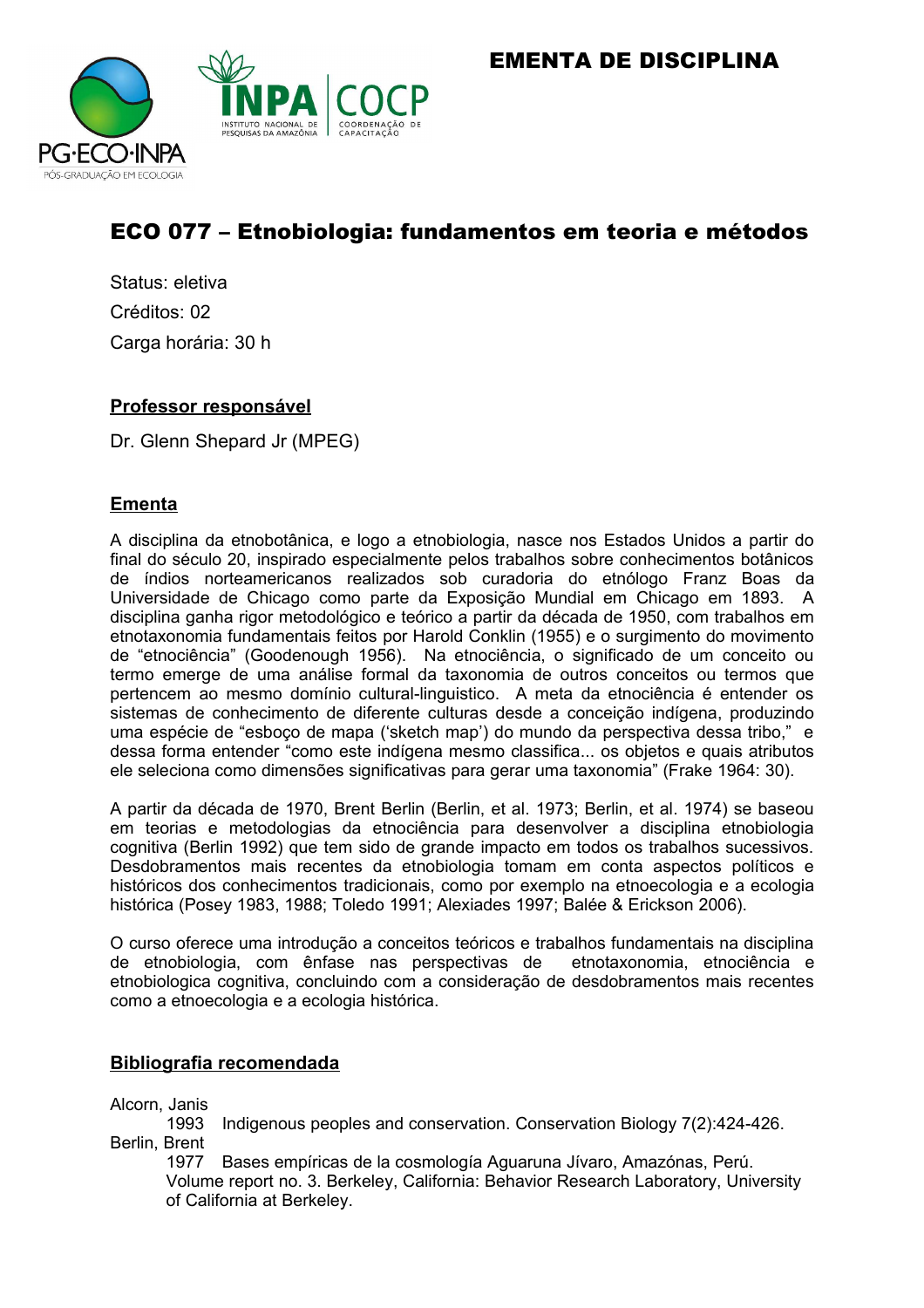1984 Contributions of Native American collectors to the ethnobotany of the neotropics. Advances in Economic Botany 1:24-33.

1992 Ethnobiological Classification: Principles of Categorization of Plants and Animals in Traditional Societies. Princeton: Princeton University Press.

Berlin, Brent, Dennis Breedlove, and Peter Raven

1966 Folk Taxonomies and Biological Classification. Science 154:273-275.

— —

—

—

1968 Covert categories and folk taxonomies. American Anthropologist 70:290-299.

1973 General principles of classification and nomenclature in folk biology. American Anthropologist 75:214-242.

—

1974 Principles of Tzeltal Plant Classification: An Introduction to the Botanical Ethnography of a Mayan-Speaking People of Highland Chiapas. New York: Academic Press.

Boubli, Jean Phillipe, et al.

2004 Relatório técnico do projeto "Biodiversidade de Vertebrados do Pantepui, AM"--PROBIO/MMA. Pp. 52. Rio de Janeiro: IBAMA.

#### Chapin, Mac

2004 A challenge to conservationists. World Watch (November/December 2004): 17-31.

Conklin, Harold C.

1954 The Relation of Hanunóo Culture to the Plant World. Ph.D. dissertation, Yale University.

—

1955 Hanunóo Color Categories. Southwestern Journal of Anthropology 11(4):339- 344.

—

1964 Lexicographical treatment of folk taxonomies. *In* Cognitive Anthropology. S. Tyler, ed. Pp. 41-59. New York: Holt, Rinehart, and Winston.

—

1973 Color categorization. American Anthropologist 75(4):931-942. Declaration of Belém, The

1988 The Declaration of Belém. *In* Ethnobiology: Implications and Applications, Proceedings of the First International Congress of Ethnobiology. D.A. Posey and W. Overall, eds. Pp. 12-14. Belém, Para, Brazil: Museu Paraense Goeldi, Idi/CNPq.

## Frake, Charles O.

1961 The diagnosis of disease among the Subanun of Mindanao. American Anthropologist 63:113-132.

—

1964 The ethnographic study of cognitive systems. *In* Cognitive Anthropology. S. Tyler, ed. Pp. 28-41. Prospect Hights, Illinois: Waveland Press.

## Goodenough, Ward

1956 Componential Analysis and the Study of Meaning. Language 32(1):195-216. Peres, Carlos

1993 Indigenous reserves and nature conservation in Amazonian forests. Conservation Biology 8(2):586-588.

Peres, Carlos A., and John Terborgh

1995 Amazonian nature reserves: An analysis of the defensibility status of existing conservation units and design criteria for the future. Conservation Biology 9:34-46.

Posey, Darrell A.

1983 Indigenous ecological knowledge and development of the Amazon. *In* The Dilemma of Amazonian Development. E.F. Moran, ed. Pp. 225-258. Boulder, Colorado: Westview Press.

## Redford, Kent

1991 The ecologically noble savage. Orion 9:24-29.

Ricardo, Fany, ed. 2004 Terras Indígenas e Unidades de Conservação da Natureza: O desafio das sobreposições. São Paulo: Instituto Socioambiental.

Schwartzman, Stephan, Adriana Moreira, and Daniel Nepstad